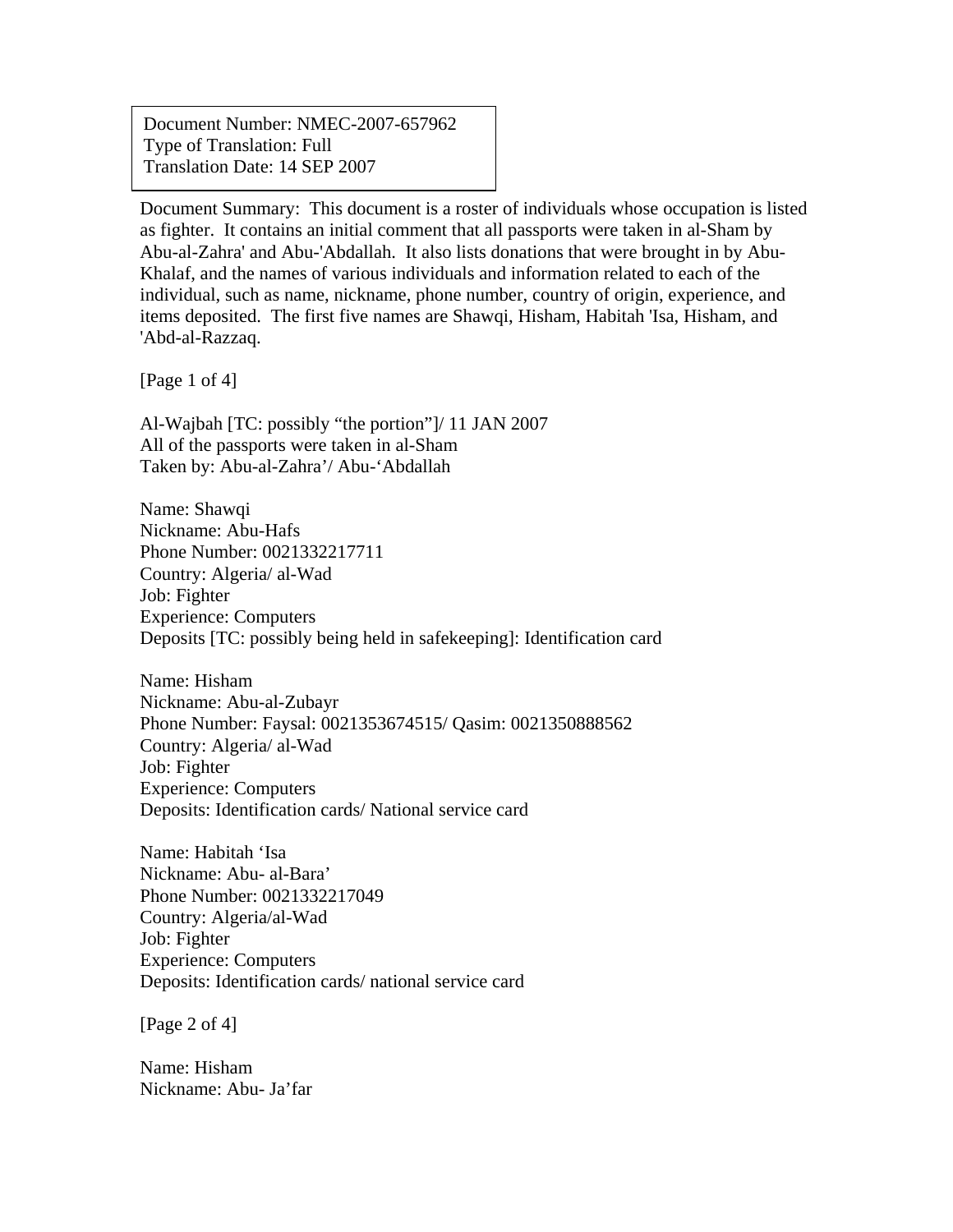Phone Number: 0021362290292 Country: Algeria/al-Wad Job: Fighter Experience: None Deposits: Identification card

[TC: The item below is located to the left of the entry for Hisham, and likely pertains to him.]

Knows a brother who has ties with the Group for Call and Combat. His name is: al-Zayn 'Abd-al-Malik, phone number: 0021373354159

And a brother whose name is Faysal Bin-'Ali. His address: al-Munzir al-Jamil neighborhood al-Wad, knowing that he is burned (observed) [TC: compromised] [TC: End of information located to the left of the entry for Hisham].

Name: 'Abd-al-Razzaq Nickname: Abu- Mus'ab Phone Number: 0021390926639 Country: Algeria/ al-Wad Job: Fighter Experience: Computer Deposits: None

[TC: The information below is located to the left of the entry for 'Abd-al-Razzaq, and likely pertains to him.] Knows the brother Abu-Bakr Saniqriyah Expert in improvised explosive devices, his address is: Taghrut Village, Qamar administrative district, Qamar municipality [TC: End of information located to the left of the entry for 'Abd-al-Razzaq]

Name: 'Umar Nickname: Abu-Dhar Phone Number: 0021375539485 / 0021390656709 Country: Algeria/ al-Wad Job: Fighter Experience: None Deposits: Identification card

Name: 'Umar Nickname: Abu-Dhar Phone Number: 'Abd-al-Razzaq 0021390656709 / Hafiz 0021375539485 Country: Algeria/ al-Wadi [TC: The Valley] Job: Fighter Experience: None Deposits: Identification card Knows the Shari' [TC: legal committee] brother 'Abd-al-Razzaq Saqani, his number is 0021378359312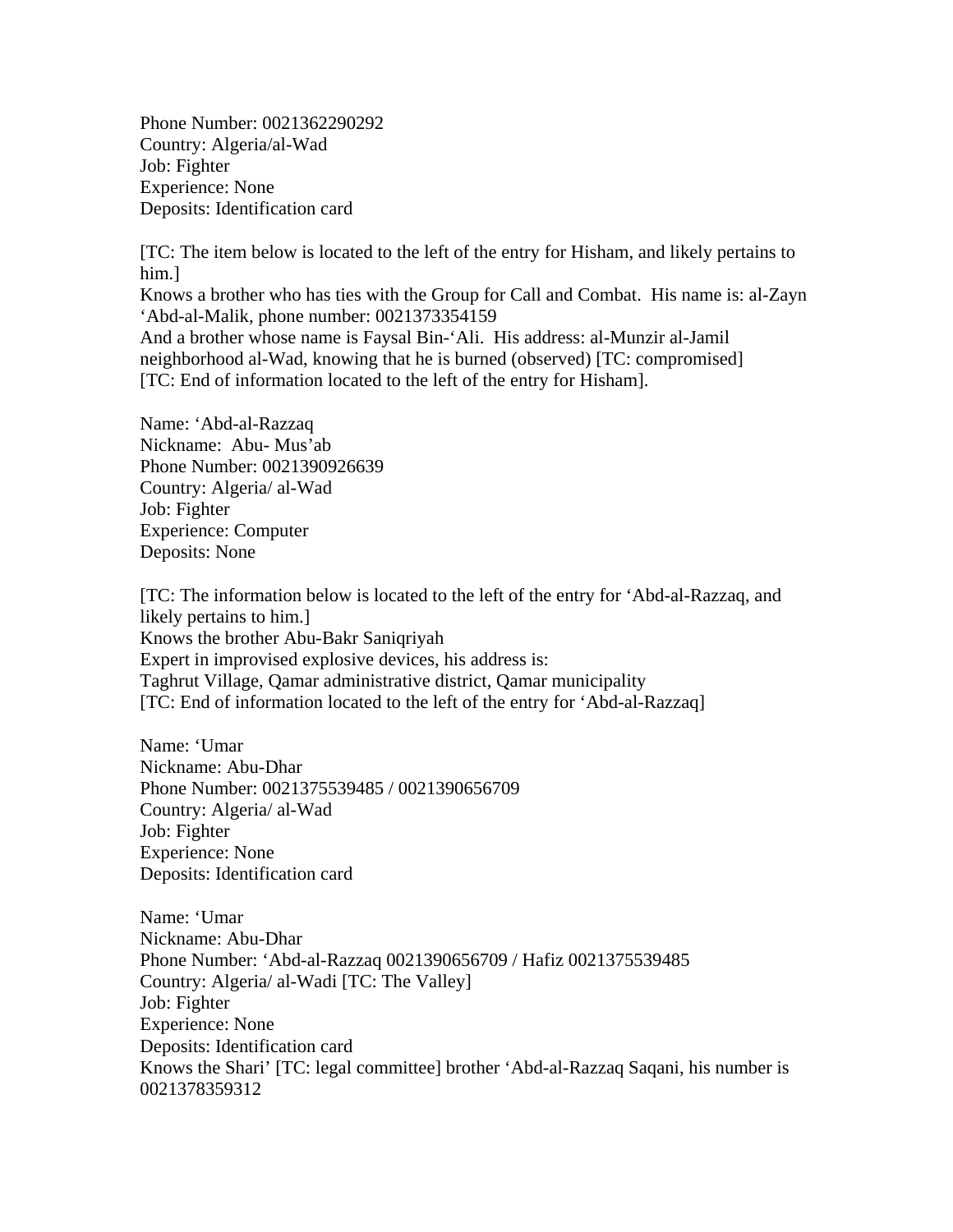[Page 3 of 4]

Payment submitted through Abu- Khalaf 11 JAN 2007

Name: Farid Nickname: Ka'b al-Shaybani Phone Number: Abu- Salman 0559627735 / 0502045221 Abu- Hamzah 0506575491 / Nasir 009612068144 Country: al-Hijaz [TC: Region in western Saudi Arabia]/ al-Ta'if Job: [TC: blank] Experience: [TC: blank] Deposits: passport

Name: Yusuf Nickname: Labu Hurayrah [TC: possibly misspelled Abu-Hurayrah] Phone Number: 04147844 Country: Syria/ al-Ladhiqiyyah Job: [TC: blank] Experience: [TC: blank] Deposits: Production degree [TC: or permit] / Entry card

Name: Karim Nickname: Abu- Mahjan Phone Number: 2450638 / 0504287774 / 0554458667 Country: al-Hijaz, al-Riyadh Job: [TC: Blank] Experience: [TC: Blank] Deposits: Passports/ Civil Affairs card

Name: 'Abbas Nickname: Abu-al-'Abbas Phone Number: 0552421489 Country: al-Hijaz Job: [TC: Blank]

[Page 4 of 4]

Experience: [TC: Blank] Deposits: Passport/ Civil Affairs card

Name: Nawwaf